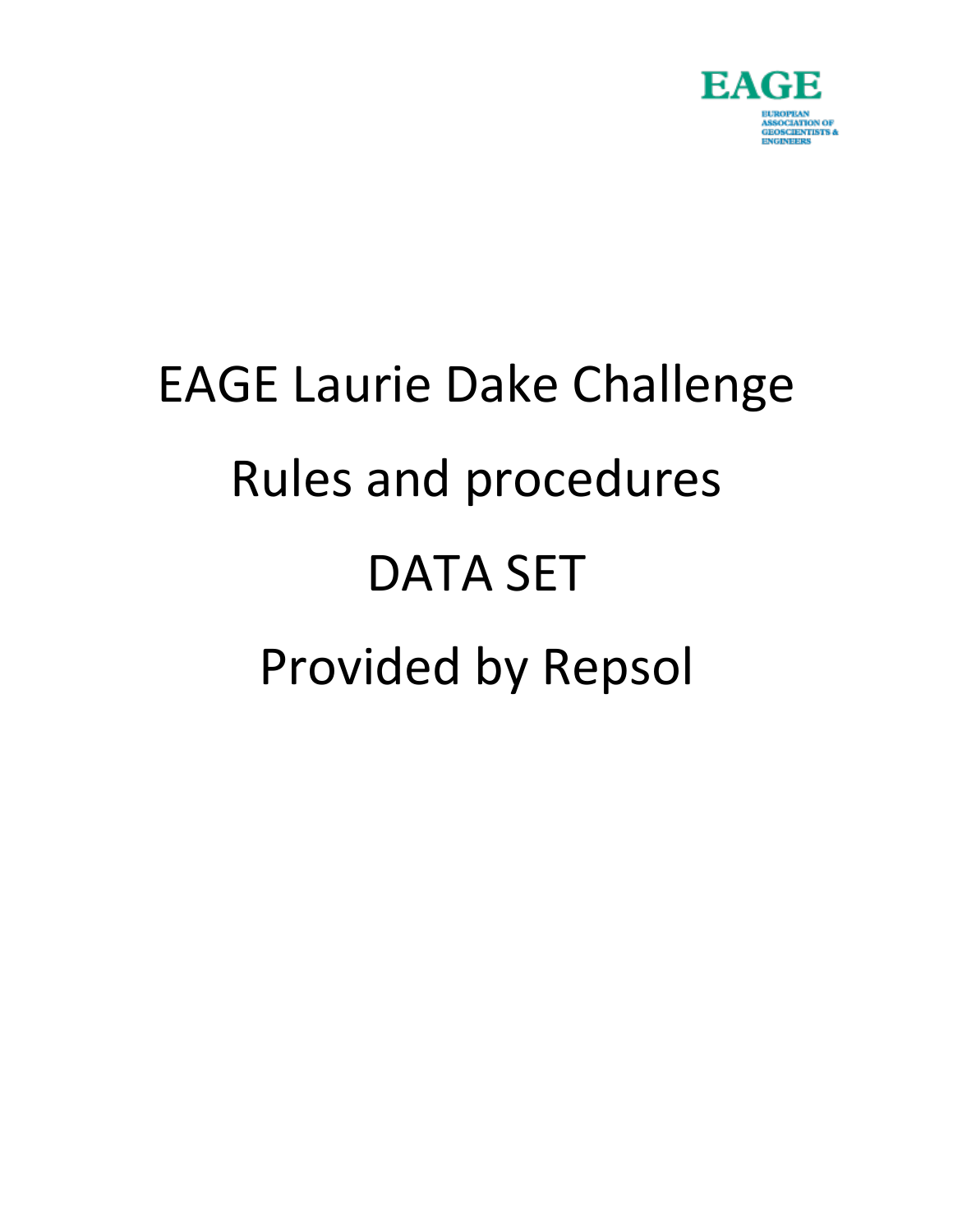

## 1. **Introduction**

The EAGE LAURIE DAKE Challenge promotes cross-disciplinary geoscience and engineering integration within universities.

Each participating university will have a multi-disciplinary team of full-time geoscience and petroleum engineering students, with a maximum of one PhD student per team. After the essay round, six teams will be selected and will be required to analyze and propose a LAURIE DAKE Development plan for a discovered hydrocarbon resource. Each university team will have the same sponsored dataset to work with.

Teams can consist of full-time students from some or all of the following disciplines:

- Geophysics
- Geology
- Petrophysics
- Reservoir engineering
- Production engineering
- Petroleum economics
- Petroleum Engineering

# **2. Participation**

- Any academic institution with a Geoscience and/or Petroleum/Reservoir Engineering Degree or Post Graduate programme may participate in the EAGE LAURIE DAKE Challenge.
- A team of three to five students should analyze and work on a LAURIE DAKE Development Plan
- Bachelor, as well as Master students may participate in the challenge. A maximum of one PhD student per team will be allowed.
- The expert jury will take the level of the students into consideration in the judging process for both the essay competition and the LAURIE DAKE Development plan.
- More than one team of an academic institute is allowed to participate in the LAURIE DAKE Challenge. To protect the quality of the assigment submissions, it is advised that a faculty member coordinates the applications within his/her academic institute. Students are only allowed to sing up in one team of their university.
- A LAURIE DAKE Challenge team may consist of students from several academic institutes, but can only represent one. The academic institute of the team's faculty advisor is leading.

### **3. Faculty advisors**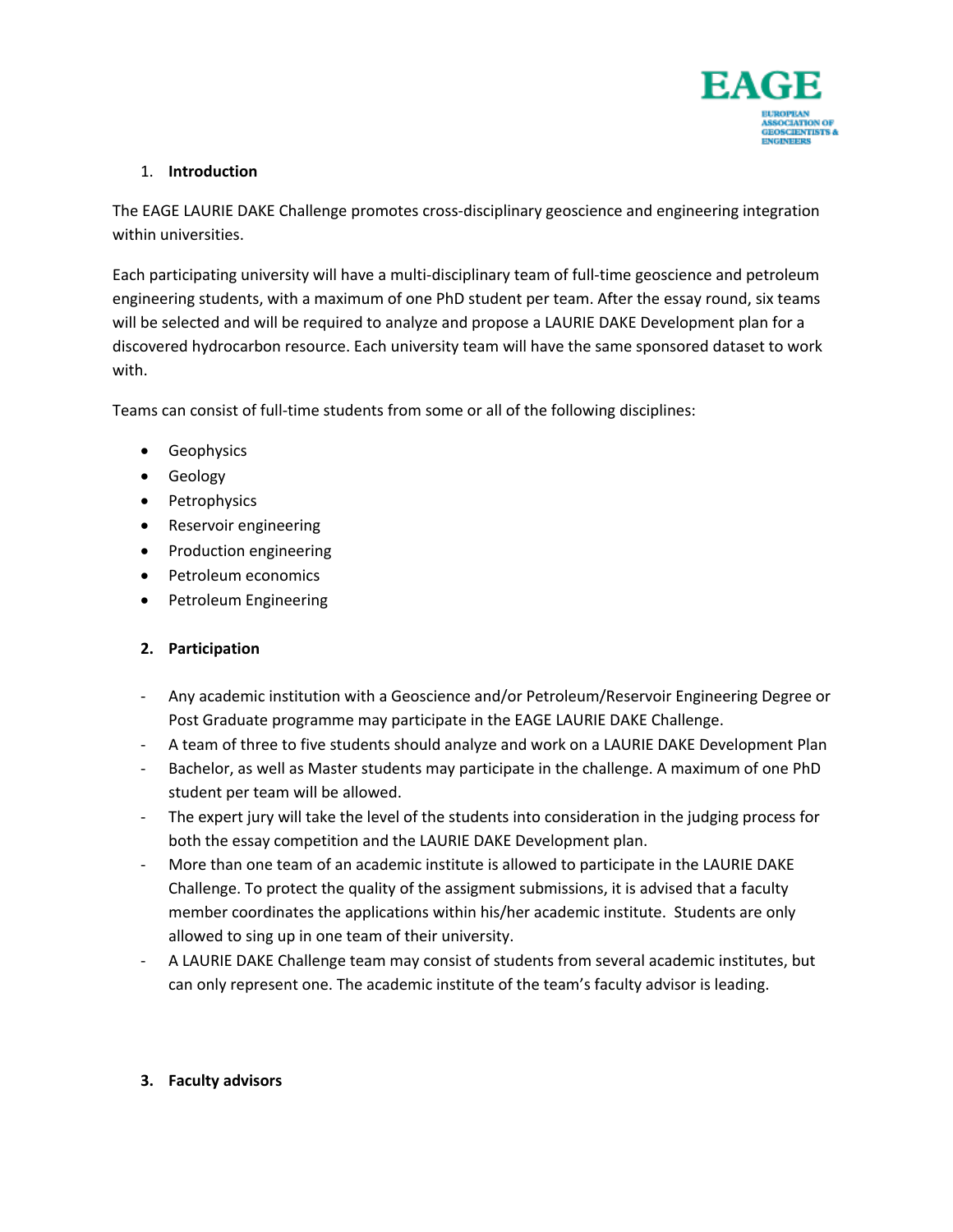

- The faculty advisor is responsible for the maintenance of the rules and procedures of the LAURIE DAKE Challenge.
- The role of the faculty advisor is to advise only.
- Every participating student team needs to be confirmed and approved by the faculty advisor.

### **4. Withdrawal of team**

- If a university decides to withdraw the LAURIE DAKE Challenge team from the competition no penalty will be considered in case the dataset was not yet sent to the university. If the team withdraws from the competition after the dataset was made available, EAGE and the dataset providing company may decide on a penalty depending on the reasons for withdrawal.

### **5. Plagiarism**

- All applications as well as LAURIE DAKE Development Plans will be checked for plagiarism. Therefore every student and faculty advisor should be aware of what plagiarism is and how to avoid it.
- A LAURIE DAKE Challenge team must always give credit in case of using another person's ideas, opinions, theories, statistics, drawings, etc. (one example to acknowledge the work of others is to use quotation marks "..." where any published text is copied directly).
- When submitting the LAURIE DAKE Challenge prospective evaluation, and thus entering the LAURIE DAKE Challenge competition, a LAURIE DAKE Challenge team should sign the 'Declaration of Academic Integrity'.
- EAGE takes plagiarism very seriously. Therefore, if the LAURIE DAKE Challenge essay after careful review, examination and consideration, is rejected on the basis of plagiarism, ALL team members, and not only the authors, will be denied the opportunity for further participation in the LAURIE DAKE Challenge.

# **6. Datasets**

- Without the confirmation of EAGE and dataset provider, the work of the students, as well as the dataset itself, must remain within the walls of the represented university (host).
- No part of the dataset may be reproduced or transmitted in any form or by any means, electronic, mechanical, photocopying, recording, or otherwise, without prior written permission of the dataset provider. Violation of this rule will result in a university declared ineligible for the LAURIE DAKE Challenge for two years.
- The LAURIE DAKE Development plan, or parts of it, cannot be presented to any person/company, apart from the Faculty Advisor only as a rehearsal, and the LAURIE DAKE Challenge jury at the EAGE Conference & Exhibition.